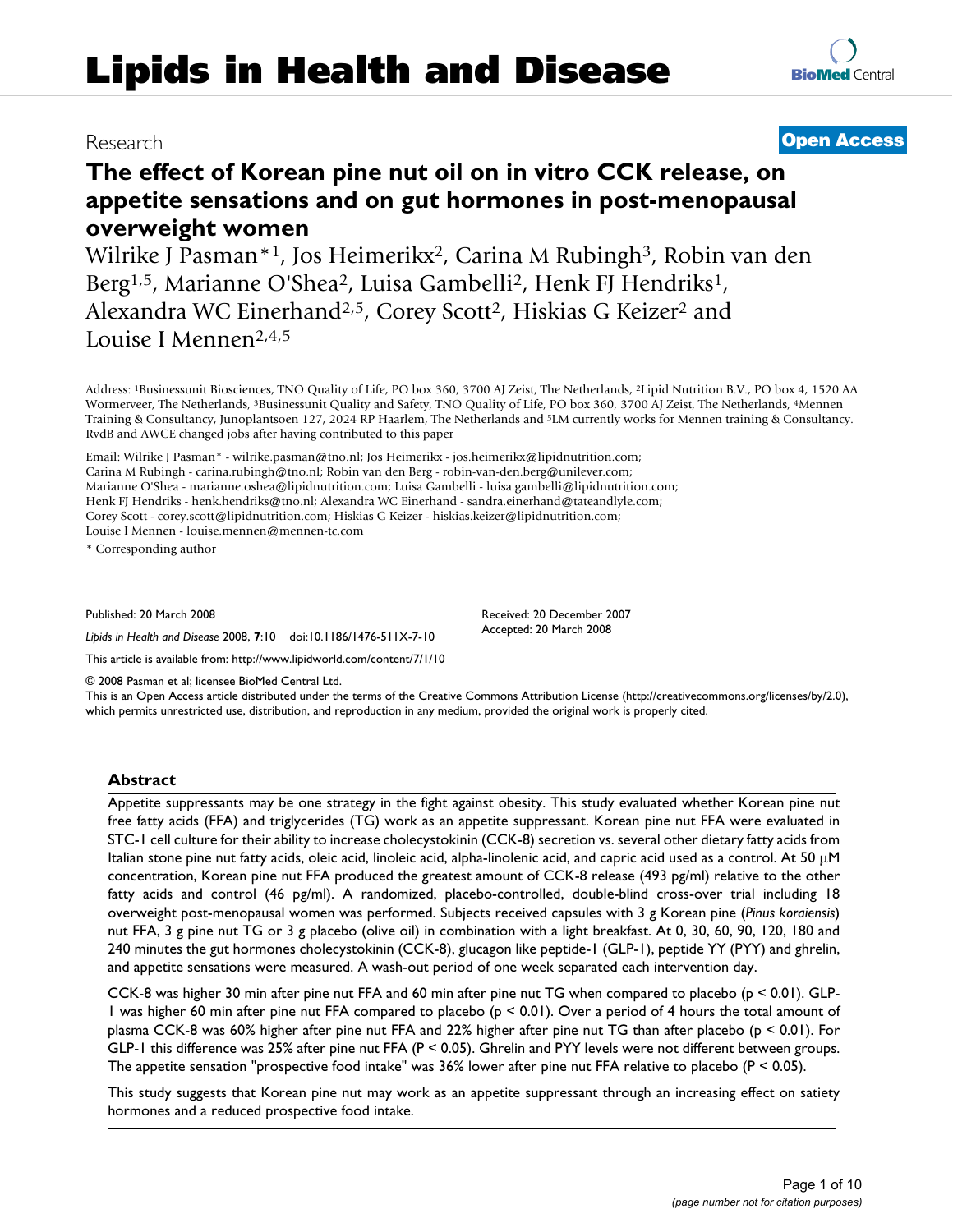# **Background**

The global epidemic rise in obesity urgently requests new strategies that are effective and easy to apply for the general population. One potential strategy in the fight against obesity is to reduce food intake via the use of natural appetite suppressants. It has been shown that by overeating by as little as 50 to 100 kcal above energy balance it is possible to gain at least one kilo a year [1] Thus, preventing the surplus in energy intake through natural appetite suppressants may be useful in the prevention of obesity.

Food intake induces a complex feed back system regulating hunger and satiety. Intake, digestion and absorption of food are all regulated by the nervous and the hormonal system [2]. Several important gastro-intestinal hormones exist of which some are known to be induced by fat intake. A well-studied gut hormone is cholecystokinin (CCK-8) that is released from duodenal enteroendocrine cells into the blood stream in response to fatty acids or protein [3]. CCK-8 suppresses appetite, and higher concentrations of CCK-8 produce larger appetite-suppressing events [4,5]. Other hormones that are important are glucagon like peptide-1 (GLP-1), peptide YY (PYY) and ghrelin [6-9]. GLP-1 and PYY are both produced in the ileum, induced by passing fatty acids and carbohydrates. Higher concentrations decrease appetite [6,9]. Ghrelin is produced by the stomach in reaction to macronutrients [8]. It is the only 'satiety' hormone, which induces hunger, i.e. higher concentrations of ghrelin increase appetite. It is therefore called the "hunger" hormone.

The satiety hormones increase after fat intake. Fat digestion leads to formation of mono-glycerides and fatty acids. Only fatty acids with chain lengths  $\geq$  C12 are capable of releasing CCK-8 [10,11]. Long chain fatty acids are more effective than medium chain fatty acids and polyunsaturated fatty acids are more effective than monounsaturated fatty acids [12,13].

The purpose of this study was to evaluate the effects of long chain poly unsaturated fatty acids from Korean pine (*Pinus koraiensis*) nuts on satiety. Nut consumption has been previously linked to satiety and pine nuts are widely consumed in popular dishes and as condiments [14-17]

Oils are major constituents of nuts with the oil consisting of as much as 60% of weight in pine nuts. Korean Pine nut oil consists of more than 92% of poly- and mono-unsaturated fatty acids (PUFAs and MUFAs) like pinolenic acid (C18:3), linoleic acid (C18:2) and oleic acid (C18:1) [14]. Korean Pine nut oil is unique in that it contains approximately 15% of pinolenic acid (C18:3). Previous studies on Korean pine nut oil have shown beneficial effects such on lipoprotein metabolism and immune function but the effects on satiety hormones have not been studied. [18].

The high composition of poly unsaturated fats and unique concentration of pinolenic acid leads to the hypothesis that Korean pine nut oil may be able reduce appetite by an induction of satiety hormones. The present study was designed to evaluate the effects of Korean pine nut oil on in vitro CCK-8 release and if Korean Pine nut oil is also capable of releasing satiety hormones in humans and thereby having an effect on appetite sensations.

# **Results**

# *Effects of Fatty acids on in vitro CCK release*

The fatty acids evaluated in this study produced different levels of CCK-8 release in the STC-1 cells (Figure 1). Carpic acid produce a very small amount of CCK-8 release (46 pg/ml) relative the the other fatty acids whereas Korean pine nut fatty acids produced the largest amount of CCK-8 release (493 pg/ml). The other fatty acids oleic acid, linoleic acid, alpha-linolenic acid, and Italian stone pine nut fatty acids produced 145 pg/ml, 138 pg/ml, 124 pg/ml, and 62 pg/ml respectively.

### *Effects of Korean pine nut oil on satiety hormones and subjective measures of satiety*

The baseline characteristics of the 18 women that completed the study are presented in Table 1.

Log-transformation of the data was applied on CCK-8, GLP-1, PYY and TG. CCK-8 release was higher after pine nut FFA than after placebo at 30, 90, 120, and 180 minutes (Figure 2a; p-value: 0.0066; 0.0031; 0.0003; 0.0117; respectively). CCK-8 release was also higher at 60 and 120 minutes for pine nut TG compared with placebo (p-value: 0.0068 and 0.0148). The CCK-8 AUC for pine nut FFA was 60.3% higher than for placebo ( $p < 0.0001$ ) and for pine nut TG 22.0% higher than the CCK-8 AUC for placebo (p: 0.0189) (Table 2). Different response curves were present for the three different treatments ( $p < 0.01$ ). The maximal concentration (= Cmax) of CCK-8 reached was for pine nut FFA 2.0  $\pm$  0.43 pmol/L, for pine nut TG 1.45  $\pm$  0.23 pmol/L and for placebo 1.08  $\pm$  0.15 pmol/L (pvalue FFA vs placebo: 0.0001; p-value TG vs placebo: 0.0358; analysis based on log transformed data).

GLP-1 (Figure 2b) also showed overall different response curves ( $p < 0.01$ ) between treatments. The GLP-1 release was higher after pine nut FFA then after the placebo at 60 (p-value: 0.0101). GLP-1 AUC was 25.1% higher after the pine nut FFA than after placebo (p-value: 0.0343).

For ghrelin similar curves were seen after all three treatments (Figure 2c) and no effect of pine nut FFA or pine nut TG were observed.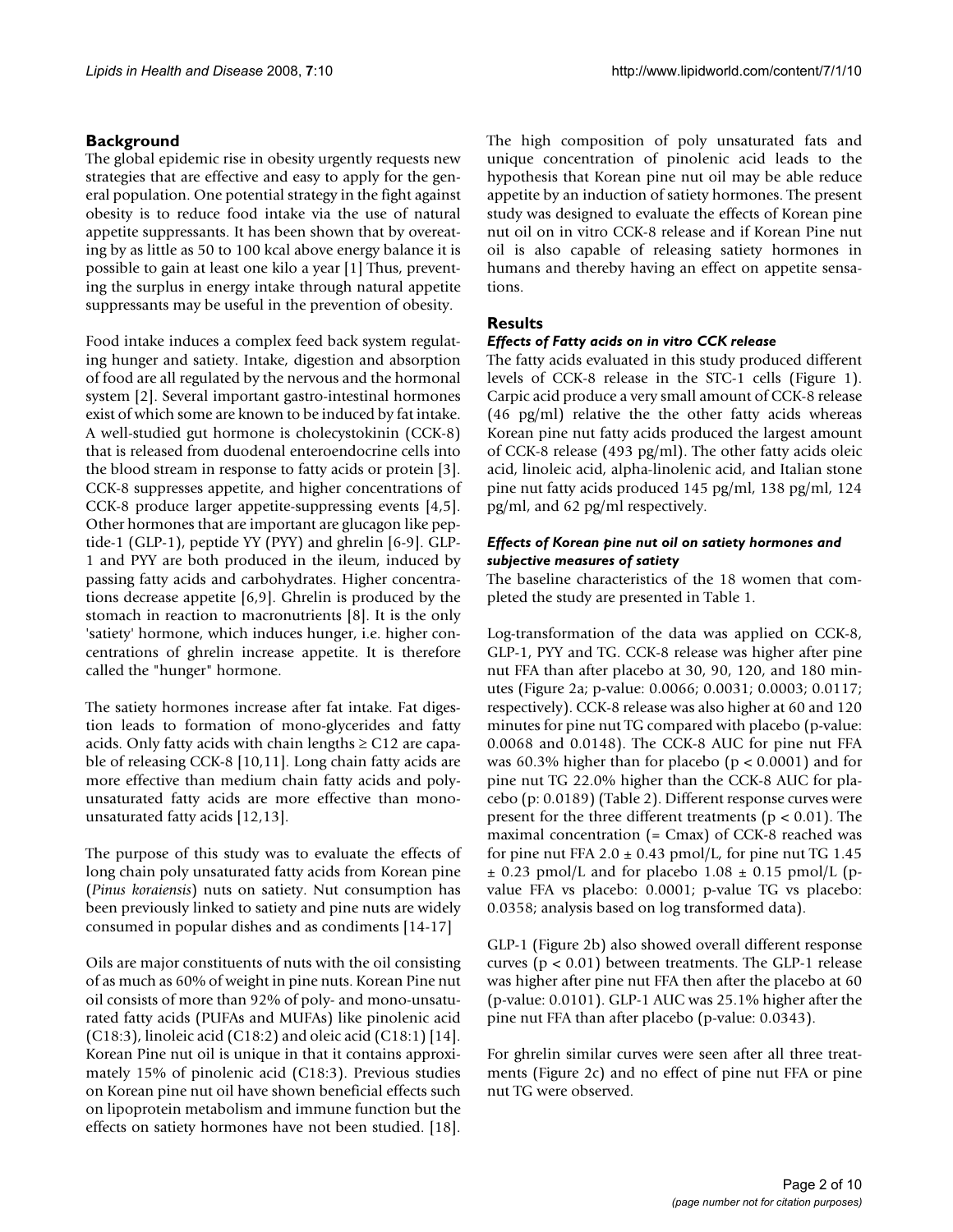

# Free fatty acids of Korean pine nut oil (Pinnothin), Italian st acid were compared with respect to CCK acids **Figure 1** release (ng/ml) from STC-1 cells after e one pine nut and the fatty acids xposure for 1 hour to 50 uM of the fatty oleic acid, linoleic acid, alfa linolenic

**Free fatty acids of Korean pine nut oil (Pinnothin), Italian stone pine nut and the fatty acids oleic acid, linoleic acid, alfa linolenic acid were compared with respect to CCK release (ng/ml) from STC-1 cells after exposure for 1 hour to 50 uM of the fatty acids.** Capric acid served as a negative control.

At 60, 180 and 240 minutes the PYY concentrations after pine nut FFA was higher than after placebo (Figure 2d). The AUC was 16.2% higher for pine nut FFA versus placebo (p < 0.01).

The curves of blood glucose, insulin, serum TG and FFA showed normal physiological responses to a carbohy-

**Table 1: Baseline characteristics of the subjects (n = 18)**

| <b>Females</b>                        | Mean ± SEM      |  |
|---------------------------------------|-----------------|--|
| Age (years)                           | $55 \pm 1$      |  |
| Body weight (kg)                      | $76.7 \pm 1.6$  |  |
| Height (m)                            | $1.68 + 0.01$   |  |
| BMl <sup>a</sup> (kg/m <sup>2</sup> ) | $27.1 \pm 0.4$  |  |
| Glucose (mmol/L)                      | $5.3 + 0.1$     |  |
| Insulin (mU/L)                        | $5.8 \pm 0.7$   |  |
| FSH <sup>b</sup> (IU/L)               | $101.9 \pm 6.1$ |  |
| Oestradiol (pg/mL)                    | $10.0 \pm 0.0$  |  |
|                                       |                 |  |

aBMI = Body Mass Index

bFSH = Follicle Stimulating Hormone

drate-rich breakfast with no or only marginal differences between the treatments (Figure 3a–3d). For glucose the response differed slightly between pine nut FFA and placebo at 30, 60, 90 and 120 minutes (Figure 3a; p-values: 0.0077; 0.0021; <0.0001; 0.0044; respectively). At 90 and 120 minutes also the response after pine nut TG was slightly different from placebo (p-value: 0.0004 and 0.0230). This difference was reflected in a slightly higher AUC after pine nut FFA compared to placebo (Table 3). The insulin response was lower after 30 and higher at 90 minutes after pine nut FFA compared to placebo (Figure 3b) (p < 0.05), but no differences were seen in the AUC. The insulin response at 90 minutes was also higher for pine nut TG compared to placebo ( $p < 0.05$ ). The serum FFA concentrations showed only minor differences at three time points for pine nut FFA (at 30, 60 and 180 minutes; p-value: 0.0027; 0.0200; 0.0437; respectively) and for the last time point for pine nut TG versus placebo (pvalue = 0.0210; Figure 3c), but no difference in AUC. There were no differences between the treatments for serum TG (Figure 3d).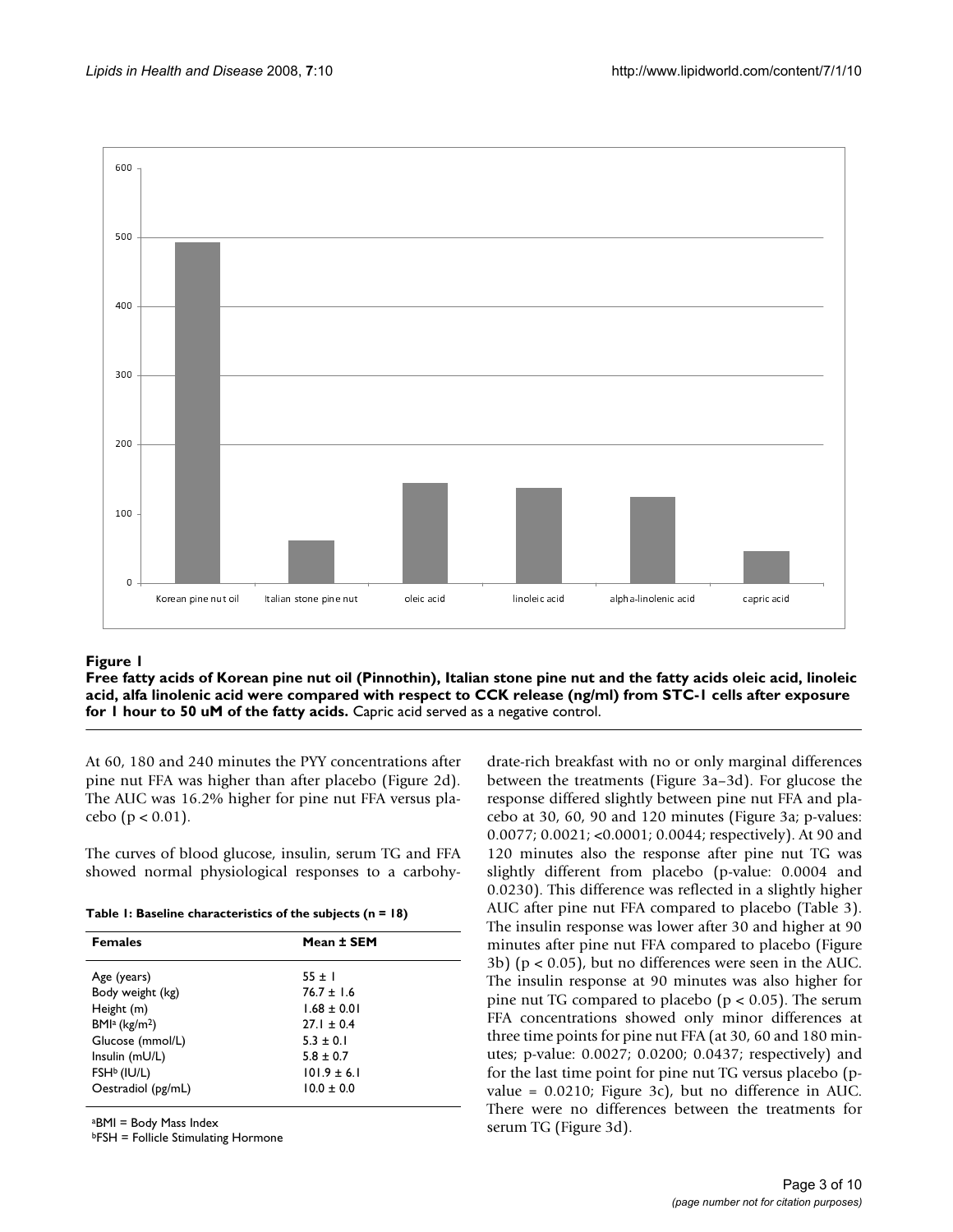





#### Figure 2

**Four hour postprandial responses of CCK-8 (1a), GLP-1 (1b), ghrelin (1c) and PYY (1d) in 18 overweight women.** (closed circles) Pine nut FFA, (closed triangles) pine nut TG, (open squares) placebo. Significant differences ( $p < 0.05$ ) indicated by a: pine nut FFA versus placebo, b: pine nut TG versus placebo.

**Table 2: Total area under the curve of the satiety hormones (n = 18)**

| Hormone | <b>Treatment</b> | <b>AUC</b> total <sup>a</sup> | p-value <sup>b</sup> |
|---------|------------------|-------------------------------|----------------------|
|         |                  |                               |                      |
| CCK-8   | Pine nut FFA     | $217.4 + 28.1$                | < 0.0001c            |
|         | Pine nut TG      | $165.4 \pm 20.2$              |                      |
|         | Placebo          | $135.6 + 14.0$                |                      |
| GLP-1   | Pine nut FFA     | $2340.5 + 268.3$              | 0.0037c              |
|         | Pine nut TG      | $1624.2 + 130.3$              |                      |
|         | Placebo          | $1871.3 + 174.9$              |                      |
| Ghrelin | Pine nut FFA     | $741892 + 14916$              | 0.3966               |
|         | Pine nut TG      | $248000 \pm 13517$            |                      |
|         | Placebo          | $246133 \pm 14685$            |                      |
| PYY     | Pine nut FFA     | $20581 + 1419$                | 0.0060c              |
|         | Pine nut TG      | 17485 ± 1100                  |                      |
|         | Placebo          | 17707 + 918                   |                      |

aAll values are means ± SEM.

bDifferences between the three treatments were tested with a oneway ANOVA.

cAnalysis based on log-transformed data.

With respect to the appetite scores, no differences were present between the treatments for hunger or desire to eat (Figures 4a and 4c). Fullness was lower after pine nut TG than after placebo at 30 minutes ( $p < 0.01$ ), but this was not the case for pine nut FFA (Figure 4b). The overall AUC was however similar for the three treatments (Table 4). Prospective food consumption was at 30 minutes 36% lower for pine nut FFA compared to placebo (p-value: 0.0068) and, also pine nut TG seemed to be lower (pvalue = 0.0559; Figure 4d).

No adverse events were reported that were caused by the treatments.

#### **Discussion**

This study shows for the first time that Korean pine nut FFA and TG can increase satiety hormones and thereby may affect prospective food intake.

Nut consumption is popular worldwide and has shown many health benefits, particularly against cardiovascular disease. [19,20] It has also been shown that nut consumption is related to satiety and epidemiological evidence links nut consumption inversely with body weight. [20] Knowing that nuts can have effects on satiety, the purpose of this trial was to evaluate the effects of oil from Korean pine nuts and several dietary oils on *in vitro* and *in vivo* satiety hormone release and feelings of satiety. It was observed from the STC-1 cell culture study the fatty acids from Korean pine nuts had the greatest ability to increase CCK-8 release compared to the other fatty acids tested and capric acid, the negative control. Korean pine nut FFA were approximately 8-fold more potent in releasing CCK-8 than Italian stone pine nut FFA, although they have similar fatty acid profiles. However, Korean pine nut oil does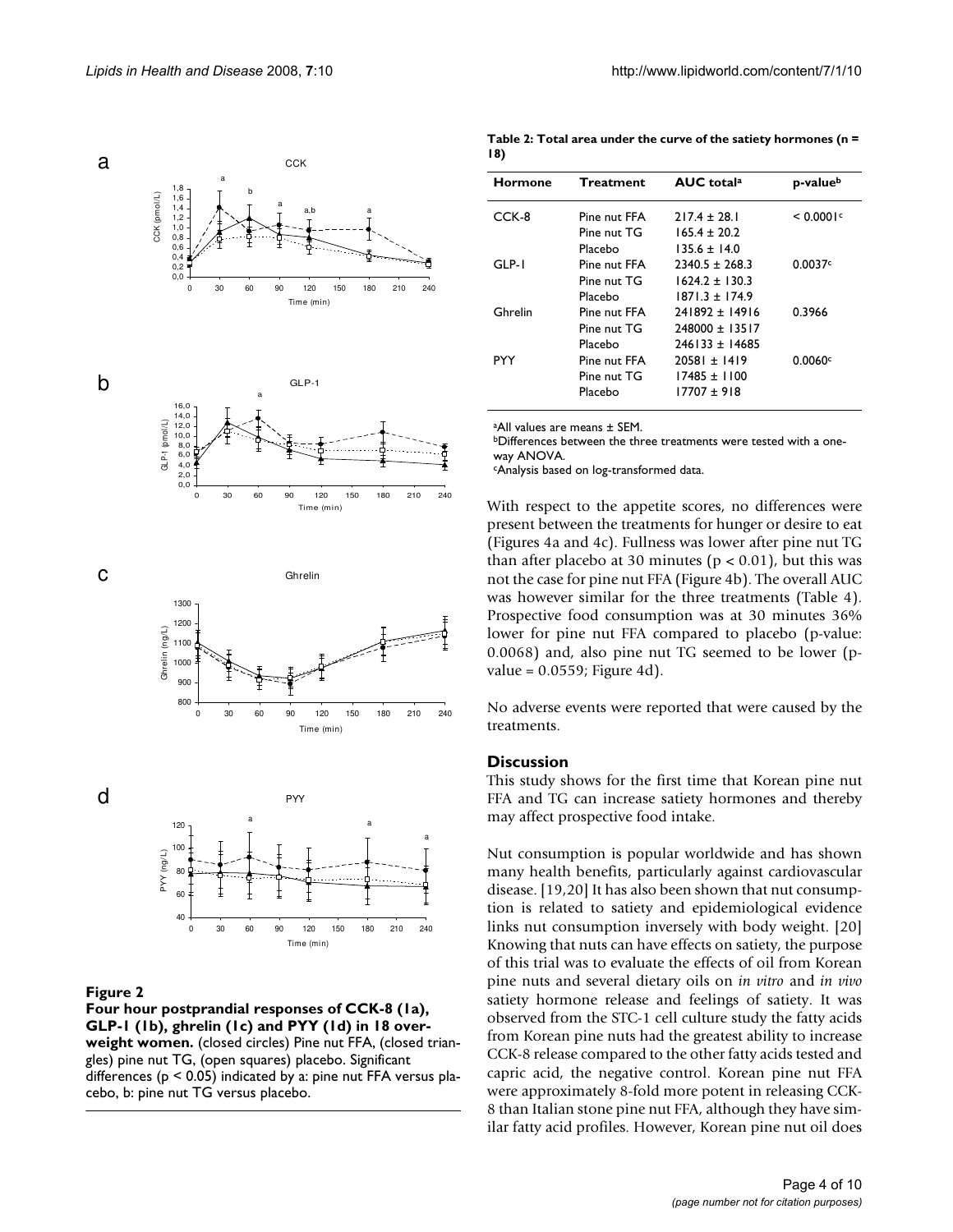

#### Figure 3

**Four hour postprandial responses of glucose (2a), insulin (2b), serum free fatty acids (2c) and serum triglycerides (2d) in 18 overweight women.** (closed circles) Pine nut FFA, (closed triangles) pine nut TG, (open squares) placebo. Significant differences (p < 0.05) indicated by a: pine nut FFA versus placebo, b: pine nut TG versus placebo.

|     |  | Table 3: Total area under the curve of blood parameters ( $n =$ |  |
|-----|--|-----------------------------------------------------------------|--|
| 18) |  |                                                                 |  |

| Parameter        | Treatment    | AUC total <sup>a</sup> | p-value <sup>b</sup> |
|------------------|--------------|------------------------|----------------------|
| Glucose          | Pine nut FFA | $1386.9 + 29.8$        | 0.0012               |
|                  | Pine nut TG  | 1376.4 ± 27.3          |                      |
|                  | Placebo      | $1329.8 + 24.4$        |                      |
| Insulin          | Pine nut FFA | $4482.8 + 414.7$       | 0.3393               |
|                  | Pine nut TG  | $4492.7 + 420.4$       |                      |
|                  | Placebo      | $4210.2 \pm 369.7$     |                      |
| Free fatty acids | Pine nut FFA | $135.1 + 4.7$          | 0.1849               |
|                  | Pine nut TG  | $144.3 + 6.4$          |                      |
|                  | Placebo      | $139.8 + 6.0$          |                      |
| Triglycerides    | Pine nut FFA | $324.0 \pm 37.1$       | 0.4787c              |
|                  | Pine nut TG  | $339.5 \pm 43.2$       |                      |
|                  | Placebo      | $352.0 + 41.8$         |                      |

aAll values are means ± SEM.

bOverall differences between the three treatments were tested with a one-way ANOVA.

cAnalysis based on log-transformed data.

contain slightly more long chain poly unsaturated fatty acids (which contribute to CCK release) and is much higher concentrated with pinolenic acid (15% vs. 1%). The large discrepancy in pinolenic acid concentration may be responsible for the large difference in CCK release between Italian stone pine nut FFA and the other FFA tested. Oleic, linoleic, and alpha-linolenic acid produced similar amounts of CCK-8 release which were all approximately 2-fold greater than Italian stone pine nut FFA. A potential reason for this difference may be the specific fatty acid concentration in the dosage, as the Italian stone pine nut FFA was a 50 μM dose of a mixture of fatty acids whereas the others was a single 50 μM dose of each FFA.

The fact that Korean pine nut FFA had the ability to significantly increase satiety hormones in vitro lead to the analysis in human subjects. The in vivo arm of the study was performed in postmenopausal overweight women. The results can not easily be applied to the total population (men and women; lean and obese; pre-and postmenopausal women) and therefore needs to be confirmed in other studies as well. The subjects in this study were all 100% compliant as the capsules were always taken in the presence of the study nurse. As there were no differences in dinner consumption at home the evening prior to the test day (data not shown) we assume that this did not affect the hunger and satiety scores in the morning.

The effect of pine nut FFA on CCK-8 was stronger than for pine nut TG. This is consistent with literature stating that FFA are needed for induction of CCK-8 [21-23] From each TG only two FFA will be hydrolyzed during digestion in the gut. Therefore supplementation with pure FFA will lead to a higher amount of FFA in the gut than pure TG and thus to a higher effect on CCK-8. We could speculate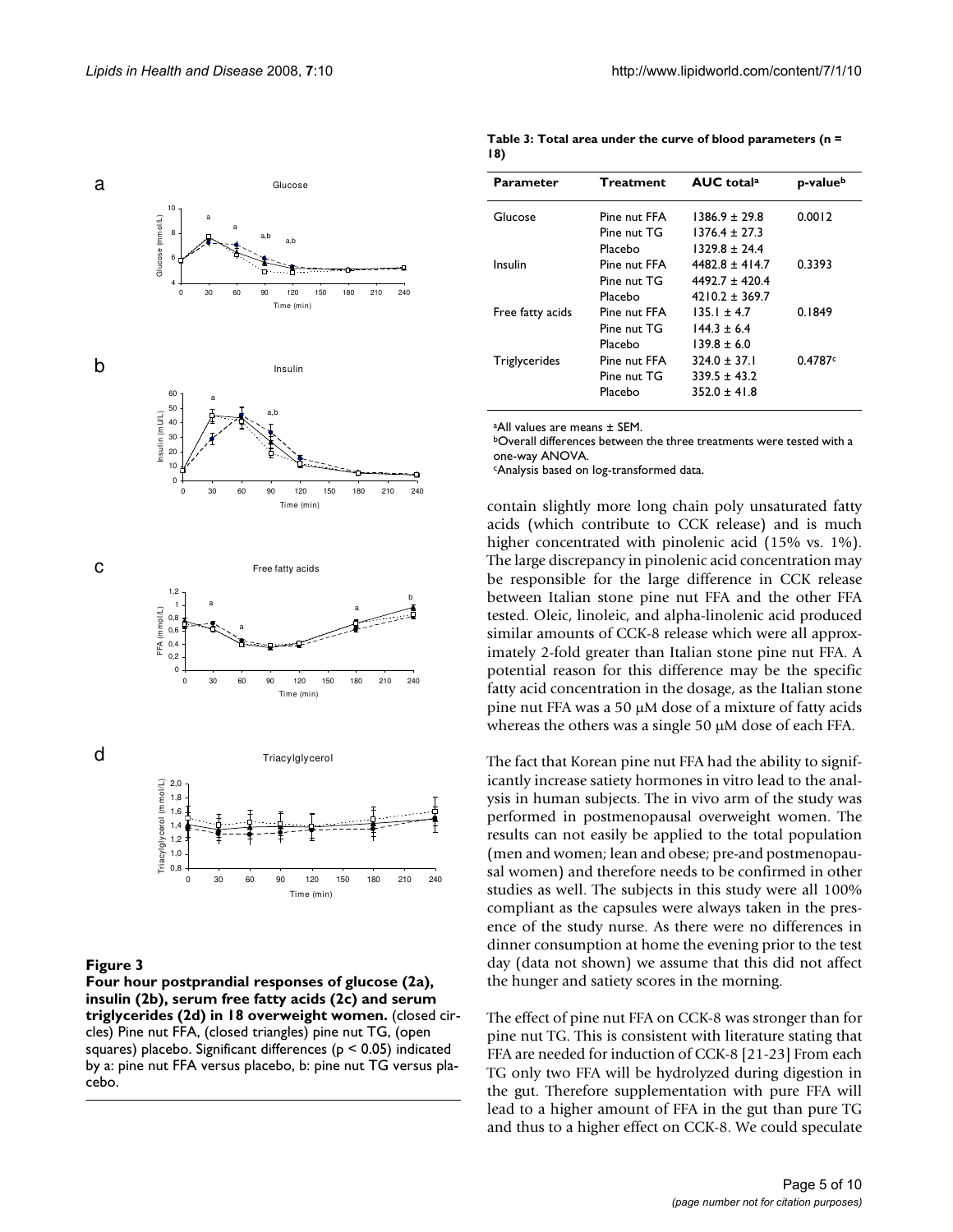

#### Figure 4

**Mean four hour responses of hunger (3a), fullness (3b), desire to eat (3c) and prospective food consumption (3d) in 18 overweight women.** (closed circles) Pine nut FFA, (closed triangles) pine nut TG, (open squares) placebo. Significant differences (p < 0.05) indicated by a: pine nut FFA versus placebo, b: pine nut TG versus placebo.

that 1.5 times more pine nut TG is required relative to pine nut FFA to induce a similar increase in satiety hormones.

GLP-1, like CCK-8, is known to be a potent regulator of food intake; peripheral administration of GLP-1 reduces energy intake in a dose dependent manner in both lean and overweight human subjects [9]. Both CCK-8 and GLP-1 release lead to a delay in gastric emptying, early satiety and a decrease in food consumption [24]. They serve as a negative feedback signal to limit the amount of food consumed [25,26]. The effect of pine nut FFA and TG on these hormones seen in this study suggests therefore that they may influence appetite. As far as we know, no other study has been performed so far to confirm these results.

PYY release is known to be stimulated by lipids depending on the fatty acid chain length ( $\geq$  C12) [6,27]. However, in this study we could not demonstrate an effect of pine nut FFA or TG on PYY, probably due to basal increased PYY levels with pine nut FFA, although not statistically significant. The shape of the PYY curve after pine nut FFA was similar to the CCK-8 curve. This might be due to the effect of these hormones on gastric emptying and gut transit time slowing down the gastrointestinal passage of nutrients [28,29]. It has been reported that at least in dogs CCK-8 induction coincided with PYY release after fat intake [30].

There was no difference in effect on ghrelin between pine nut FFA or TG and placebo. This is in line with a recent study by Poppitt and coworkers [31] showing that the high fat meals and fatty acid saturation levels had no differential effect on ghrelin levels in healthy men.

The overall glucose levels were slightly higher within 4 hours after pine nut FFA than after placebo. However, the glucose levels stayed within normal ranges and returned to levels identical to the placebo group within 3 hours. In addition, only minor changes were seen in postprandial insulin and serum FFA concentrations after the treatments, but were not consistent over time.

Overall appetite sensations after the breakfast meal were only marginally affected. Due to the smaller effects present than expected and the high variability in VAS, as is often seen in the subjective VAS scores [32,33], it seems likely that this study was underpowered to demonstrate a clear and significant effect on VAS scores.

The mechanism through which pine nut FFA and TG are able to induce CCK-8 and GLP-1 remains unknown. The formation or transport of chylomicrons might play a role. It is known that fatty acids with chain lengths of <12 are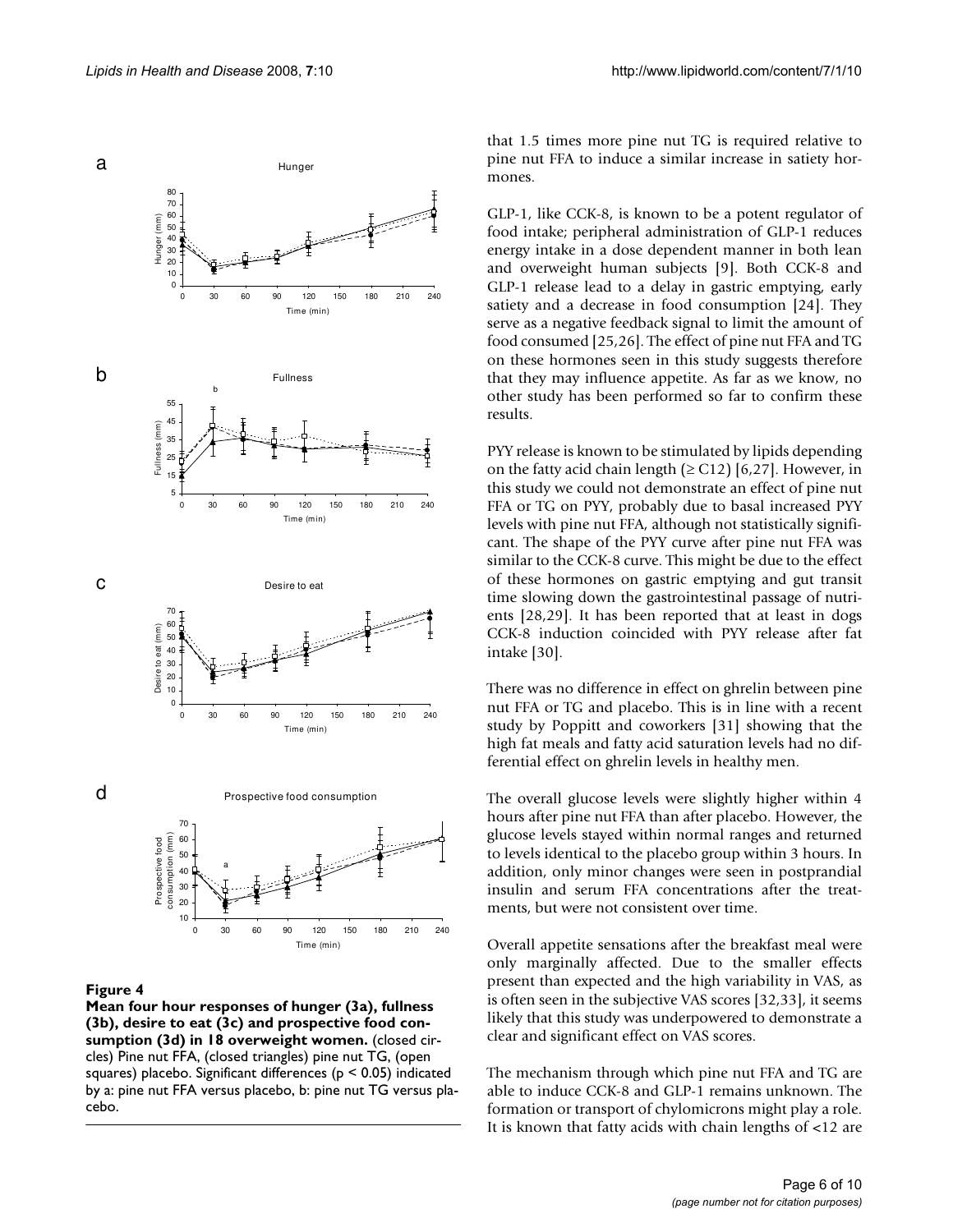| <b>VAS</b> score             | <b>Treatment</b> | AUC total <sup>a</sup> | p-valueb |
|------------------------------|------------------|------------------------|----------|
| Hunger                       | Pine nut FFA     | $8211 \pm 614$         | 0.4697   |
|                              | Pine nut TG      | $8819 \pm 886$         |          |
|                              | Placebo          | $9100 \pm 892$         |          |
| <b>Fullness</b>              | Pine nut FFA     | $7770 \pm 832$         | 0.5326   |
|                              | Pine nut TG      | $7273 \pm 681$         |          |
|                              | Placebo          | $7915 \pm 633$         |          |
| Desire to eat                | Pine nut FFA     | $10039 \pm 719$        | 0.2241   |
|                              | Pine nut TG      | $10477 \pm 896$        |          |
|                              | Placebo          | $11252 \pm 790$        |          |
| Prospective food consumption | Pine nut FFA     | $9438 \pm 703$         | 0.2763   |
|                              | Pine nut TG      | $9372 \pm 754$         |          |
|                              | Placebo          | $10323 \pm 687$        |          |

| Table 4: Total area under the curve of the VAS scores (n = 18) |  |  |  |  |  |
|----------------------------------------------------------------|--|--|--|--|--|
|----------------------------------------------------------------|--|--|--|--|--|

aAll values are means ± SEM.

bOverall differences between the three treatments were tested with a one-way ANOVA.

transported from the enterocyte directly into the systemic circulation via the portal vein, whereas fatty acids with chain lengths of  $\geq 12$  are absorbed into the lymphatic circulation as chylomicrons [34,35]. When chylomicron transport was blocked in rats by specific inhibitors, fatinduced suppression of food intake was also blocked [36,37]. CCK-8 signaling pathways are closely related to the transport of chylomicrons [38]. The fact that only fatty acids with at least or more than 12 carbon atoms induce CCK-8 is in favor of this mechanism. This suggests that pine nut FFA and TG may particularly affect chylomicron formation or transport and thereby influence release of CCK-8. This fast CCK-8 release activates the  $CCK<sub>A</sub>$  receptors of the afferent fibers of the nervus vagus sending satiety signals to the brain which reduces gastric emptying. This limits further food intake through an increased feeling of satiety and a decreased appetite [21,24].

#### **Conclusion**

Pine nut FFA and pine nut TG supplementation seem to increase the satiety-inducing hormones CCK and GLP-1 concentrations postprandially. This may lead to a reduced prospective food intake suggesting that pine nut FFA and TG may act as an appetite suppressant in overweight women. Further human studies are needed to confirm these effects and to evaluate effects on actual food intake and body weight.

# **Materials and methods** *Cholecystokinin Release Cell Assay*

STC-1 cells were used in this study to evaluate the ability of Korean Pine nut fatty acids and other dietary fatty acids on CCK-8 satiety hormone release. Characterization of the release of cholecystokinin was performed in a murine neuroendocrine tumor cell line, STC-1 [39,40]. All fatty acids were obtained from Lipid Nutrition, B.V. (Wormerveer, The Netherlands). Fatty acids tested are

common to the diet and were Korean Pine Nut fatty acids (monounsaturated-24%, polyunsaturated-64%, including pinolenic acid-15%, saturated and trans-12%), Italian Stone Pine nut fatty acids (monounsaturated-32%, polyunsaturated-59% including 1% pinolenic acid, saturated and trans-9%) oleic acid, linoleic acid, alpha-linoleic acid, and capric acid (C-10 fatty acid) negative control. Fatty acids were diluted in cell culture media to a concentration of 50 μM and added to cell culture. STC-1 cells were grown in DMEM containing 2.5% fetal bovine serum, 15% horse serum, 100 U/ml penicillin, and 100 μg/ml streptomycin. Cells were maintained at  $37^{\circ}$ C in 5% CO<sub>2</sub> and 95% air atmosphere in RPMI 1640 supplemented with 5% FCS, 2 mM glutamine, 100 U/ml penicillin and 50 μM streptomycin. Media was changed every 3–4 days. Cells were routinely passaged upon reaching 70–80% confluency by washing the cell layer with PBS and incubating with a solution of trypsin-EDTA. Plating density of  $2 \times 10^6$  cells by 75 cm<sup>2</sup> is used for routine subculture. Cells were trypsinized, plated in six-well culture plates, and allowed to reach 60–80% confluence. On the day of the experiment, cells were washed twice with media (without serum) and then incubated with fatty acids in media for 60 minutes. After a 60 minute incubation period, media were harvested, clarified by centrifugation to remove cell debris and assayed for CCK concentrations using a CCK immunoassay. All fatty acids were tested in at least two separate experiments. 24 h before experiments, STC-1 cells were seeded into 6-well culture plates at 40 – 50% confluency. On the day of the experiment, cells were washed in 1 ml Krebs – Ringer bicarbonate buffer (pH 7,4) containing 0,2% (wt/vol) BSA (KRBB). STC1 cells were pre- incubated for 15 min in 2 ml KRBB, before to be incubated in a 2-ml amount of KRBB, with or without the tested agents for 1 hour.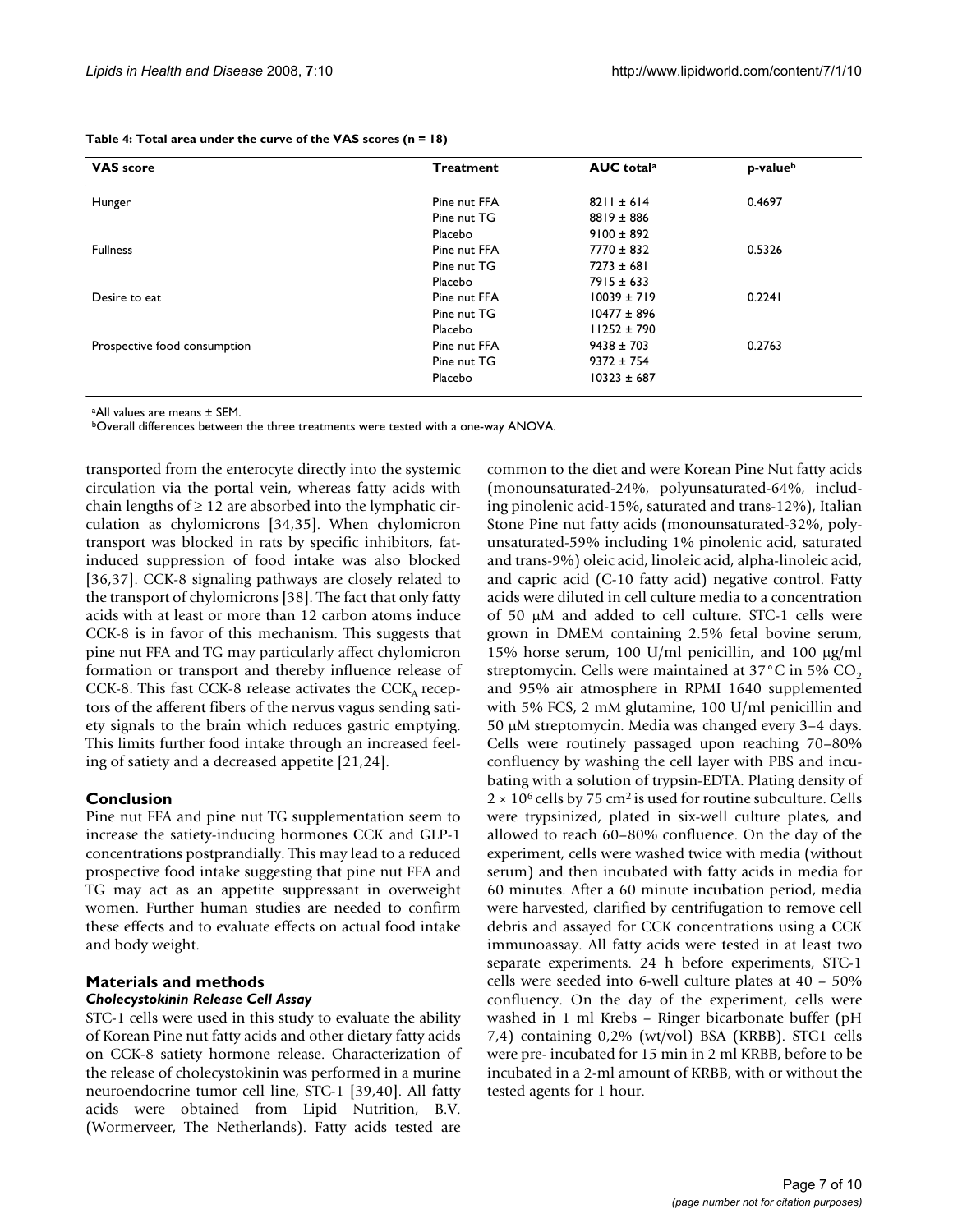At the end of incubation the supernatant was collected and centrifuged at 1000 rpm for 5 min and immediately frozen at -20°C for RIA

DNA content was measured by fluorometry after extraction of the culture cell contents.

# *CCK immunoassay*

Media levels of CCK were measured using a standard immunoassay protocol (Regul Pept 8:97–103) and an antiserum that detects CCK. Media specimens were assayed in duplicate. CCK immunoreactivity was measured using antiserum .39A (1/300,000) that cross reacts 100% with CCK-33 and CCK-8, 12% with sulfated gastrin-17, 5% with unsulfated gastrin-17, and less than 0.1% with unsulfated CCK-8 and gastrin-34. CCK-8 was used as standard.

The Bolton-Hunter (Thr, Nle)-CCK-9 was labelled with iodine 125 by the chloramine-T method and purified by reverse-phase HPLC. The assay buffer used was 0.05 M sodium phosphate pH 7.5.

Aliquots of 1 μl to 200 μl of supernatant were tested in duplicate (day 0). The label was added at day 1 and charcoal precipitation was performed 48 h later.

# *Subjects for in vivo CCK release*

In total, 48 candidates were invited from the pool of volunteers of TNO Quality of Life and came to the study information session. After signing the informed consent forms, 31 subjects received a health screening. This included an interview on medical history, physical examination and routine laboratory tests on blood and urine, sampled after an overnight fast. Subjects needed to meet the following inclusion criteria: at least two years postmenopausal with follicle stimulating hormone (FSH) > 40 IU/L and Oestradiol  $<$  70 pg/mL; body mass index (BMI) between 25–30 kg/m-2; regular eating pattern; no metabolic, endocrine, intestinal disorder or a medical history related to the study outcome parameters; no smoking; not sporting > 5 hours/week. Subjects were postmenopausal to exclude a possible influence of the menstrual cycle on appetite. Twenty-five subjects were eligible for the study. Based on power calculations on appetite scores it was found that for a power of 80%, 18 subjects should be included. Therefore, 18 subjects were assigned to start the study and three were appointed as reserve. At the first day of the study one subject dropped out, because cannula insertion failed. She was immediately replaced by a reserve subject.

The study was approved by the Medical Ethics Committee of the University Medical Centre of Utrecht (February 22,

2005) and conducted according to the ICH Guideline for Good Clinical Practice, in March 2005.

# *Study design*

The study was a randomised, placebo-controlled, double blind cross-over trial. The cross-over design was balanced for carry over. The participants were randomly assigned to the intervention groups, with age and BMI equally distributed over the treatment groups.

# *Study treatment*

Treatment consisted of either 3 g Korean pine nut FFA, 3 g Korean pine nut TG or 3 g olive oil (placebo) which was delivered by Lipid Nutrition B.V. (PinnoThin™, The Netherlands). The treatments were delivered in the form of soft gel capsules, with one capsule containing 750 mg. Subjects were therefore provided each treatment with four capsules to consume the total dose of 3 gram. The fatty acid composition (%) of pine nut FFA, pine nut TG and olive oil respectively was as follows: pinolenic acid 15.2%, 15.3%, 0.0%; linolenic acid 0.0%, 0.0%, 0.7%; linoleic acid 45,1%, 45.6%, 5.6%; oleic acid 26.8%, 26.4%, 77.4 and saturated fatty acids 7.2%, 6.9%, 11.7%.

# *Study procedures*

Subjects came to the metabolic ward of TNO Quality of Life, Zeist, after an overnight fast. A cannula was inserted in the forearm in an antecubital vein and a blood sample was obtained  $(t = 0)$ . The subjects were then provided with a breakfast together with four treatment capsules. The breakfast contained two slices of white bread with marmalade and without margarine. No additional fat besides the capsules was provided. The subjects consumed the breakfast and capsules together with one glass of water within 10 minutes. The composition of the breakfast was: energy content: 954 kJ (228 kcal); protein: 5 grams (8.6 in energy percentage (en%); fat: 1 gram (5.1 en%); carbohydrates: 49 grams (86.3 en%); fiber: 1.9 grams. After capsules and breakfast were taken, blood was sampled at t = 30, 60, 90, 120, 180 and 240 minutes after start of breakfast. Appetite feelings were scored each time just after blood collection was performed. These procedures were followed for each treatment on three test days, with a wash-out period of one week between treatments.

# *Blood parameters*

For blood lipids, glucose and insulin, blood was collected using Vacutainer® tubes (10 mL). To obtain serum, the tubes contained clot activator and were centrifuged for 10 minutes within 30 min after blood collection. The centrifuge was adjusted at 2,000 g and 4°C. After centrifugation serum was removed. Samples were stored at -18°C, until analysis. Glucose, TG and FFA were determined using commercial test kits (Boehringer, Mannheim, Germany) on a Hitachi 911 automatic analyser (Hitachi Instrument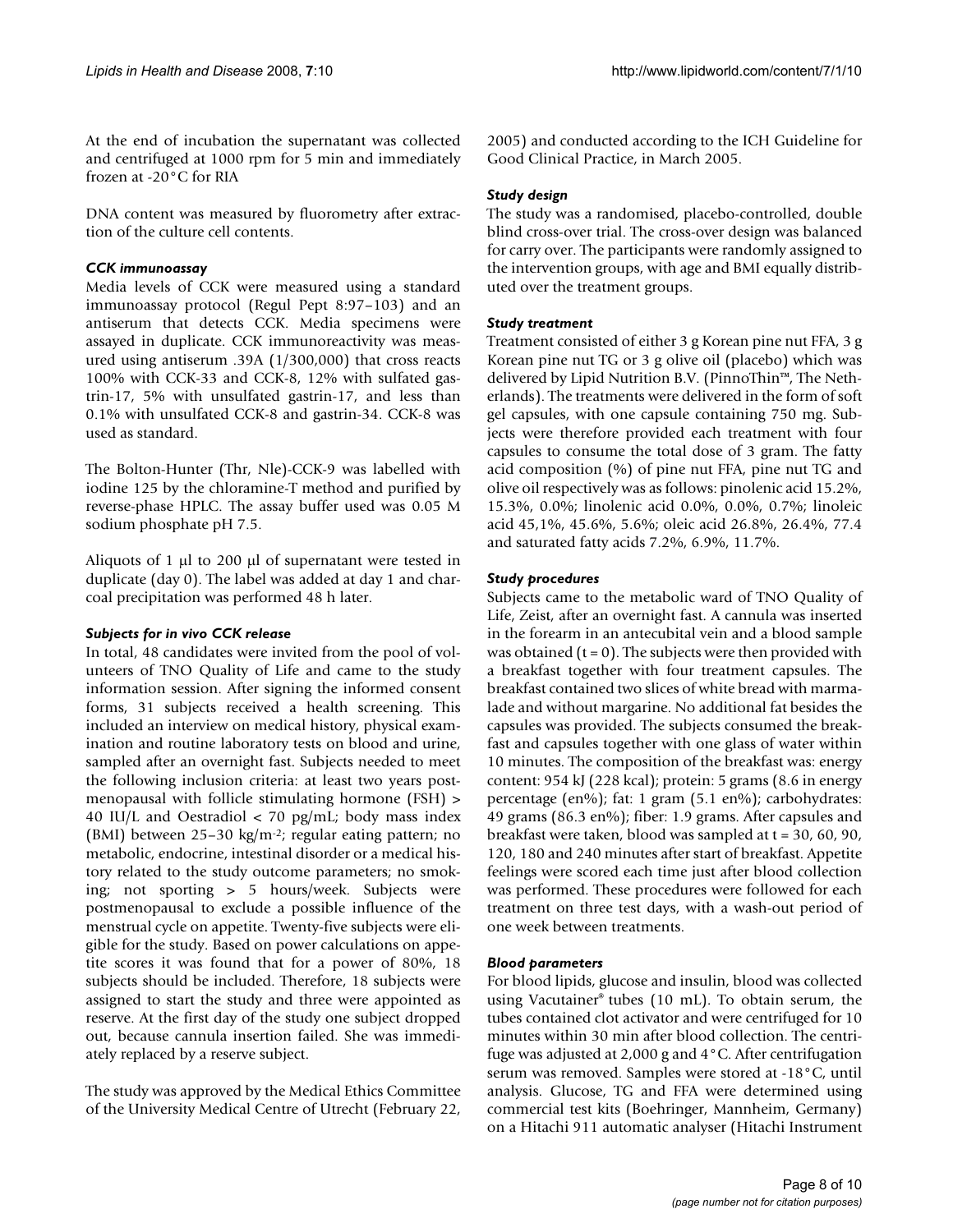Division, Ibaraki-ken, Japan). Insulin was determined using an AIA-600 Immunoassay Analysator.

For satiety hormones blood was collected in a Vacutainer® tube (10 ml) containing  $K_3EDTA$  as coagulant and put on ice water. Protease inhibitor Aprotinin (at a final concentration of 500 KIU/ml of blood) and a DPP-IV inhibitor (10 μl per ml of blood) (LINCO Research, Missouri, USA) was immediately added to the blood. Subsequently, samples were centrifuged for 15 minutes at 2,000 g at 4°C, within 30 minutes after collection and stored at  $\lt$  -70 $\degree$ C, until analysis. Plasma CCK-8 concentrations were measured using an optimized and validated commercial human RIA kit (Euro-Diagnostica, Malmö, Sweden). This CCK-8 assay system has been optimized to reach a sensitivity of 0.05 pmol/L with no cross-reactivity towards gastrin-17, and sulphated gastrin. The intra-assay CV was 8.9% at a concentration of 0.84 pmol/l and 4.9% at a concentration of 1.98 pmol/L. Plasma total GLP-1 concentrations were measured using an optimized and validated commercial human RIA kit (LINCO Research, Missouri, USA). This assay has been optimized for quantitative determination of all forms of GLP-1 (i.e. GLP-1(7–36) amide, GLP-1(7–37), GLP-1(9–36) amide, GLP-1(9–37), GLP-1(1-36) amide and GLP-1(1-37)) in plasma with a lowest limit of detection of 2.0 pmol/L. The intra-assay CV of GLP-1 was 13.3% at a concentration of 15.6 pmol/L and 4.6% at a concentration of 31.9 pmol/L. Plasma total PYY concentrations were measured using a commercially available human RIA kit (LINCO Research, Missouri, USA). This radioimmunnassay utilizes an antibody, which recognizes both the 1–36 and 3–36 forms of human PYY. The intra-assay CV of PYY was 2.7% at a concentration of 69.7 ng/L and 1.1% at a concentration of 116.4 ng/L.

Plasma total ghrelin concentrations were measured using a commercially available human RIA kit (LINCO Research, Missouri, USA). This total ghrelin assay measures both octanoylated ghrelin and des-octanoylated ghrelin. The intra-assay CV of the total ghrelin RIA kit was 10% at a concentration of 1000 pg/ml, and 3.3% at a concentration of 1500 pg/ml.

#### *Appetite scores*

Appetite was evaluated using visual analogue scales (VAS) for 'hunger', 'fullness', 'desire to eat' and 'prospective food consumption' [32,33]. Visual analogue scales consisted of 150 mm horizontal lines, with each end expressing the most positive or negative sensation (i.e. I am not hungry at all/I am extremely hungry). Subjects drew a vertical line on the horizontal line corresponding to their appetite sensation. Visual analogue scales were scanned using Teleform Elite software (Teleform Elite, Version 6.2, Cardiff Software Inc., California, USA). Distances on the visual

analogue scales were converted into scores between 0 and 100.

#### *Statistical methods*

Analysis of variance (one way ANOVA) was used to compare the response curves of CCK-8, GLP-1, PYY, ghrelin, glucose, insulin, serum TG and FFA and the VAS scores after the three treatments. The total area under the curve (AUC) was calculated for all parameters. The curve characteristics, AUC and the maximal concentration (Cmax) were statistically examined. The data were also analysed on treatment effects per time point using one way ANOVA. If the model assumptions were violated (nonnormality of the residuals), a log-transformation was applied before the statistical analysis.

All data are presented as mean  $\pm$  SEM. Statistical analysis of the data was carried out using the SAS statistical software package (SAS/STAT Version 8.2, SAS Institute, Cary, NC). A p-value < 0.05 (two-sided) was considered statistically significant in all analyses.

#### **Competing interests**

Lipid Nutrition is involved in research/development and marketing/sales of Pinnothin as a satiety ingredient. The general goal of Lipid Nutrition is to develop and sell lipids and oils with a scientifically proven health benefit. Pinnothin consists of Korean pine nut oil. Therefore Lipid Nutrition has a commercial interest in this publication. TNO, the conducting laboratory, was paid by Lipid Nutrition to perform and report the scientific work which formed the basis of this publication. TNO and Lipid Nutrition declare that the data presented in this publication represent a true and faithful representation of the work performed.

#### **Authors' contributions**

WJP (of Businessunit Biosciences, TNO Quality of Life, PO box 360, 3700 AJ Zeist, The Netherlands) participated in the study design, in the analyses and interpretation of the data and writing of the manuscript. She is also corresponding author. JH participated in preparing the test materials and in writing of the manuscript. CMR and RvdB were involved in performing the studies, (statistical) analysis and writing of the manuscript. HFJH had final responsibility over the practical part of the study and in writing the manuscript. MO'S, LG, AWCE, were involved in setting up the study design and writing the manuscipt. LIM and CS were involved in the interpretation of the data and writing the manuscript. HGK was involved in writing the manuscript and for submission of this work for publication.

#### **Acknowledgements**

Korean pine nut FFA and TG (PinnoThin™) and placebo capsules were provided by Lipid Nutrition B.V., Wormerveer, The Netherlands.